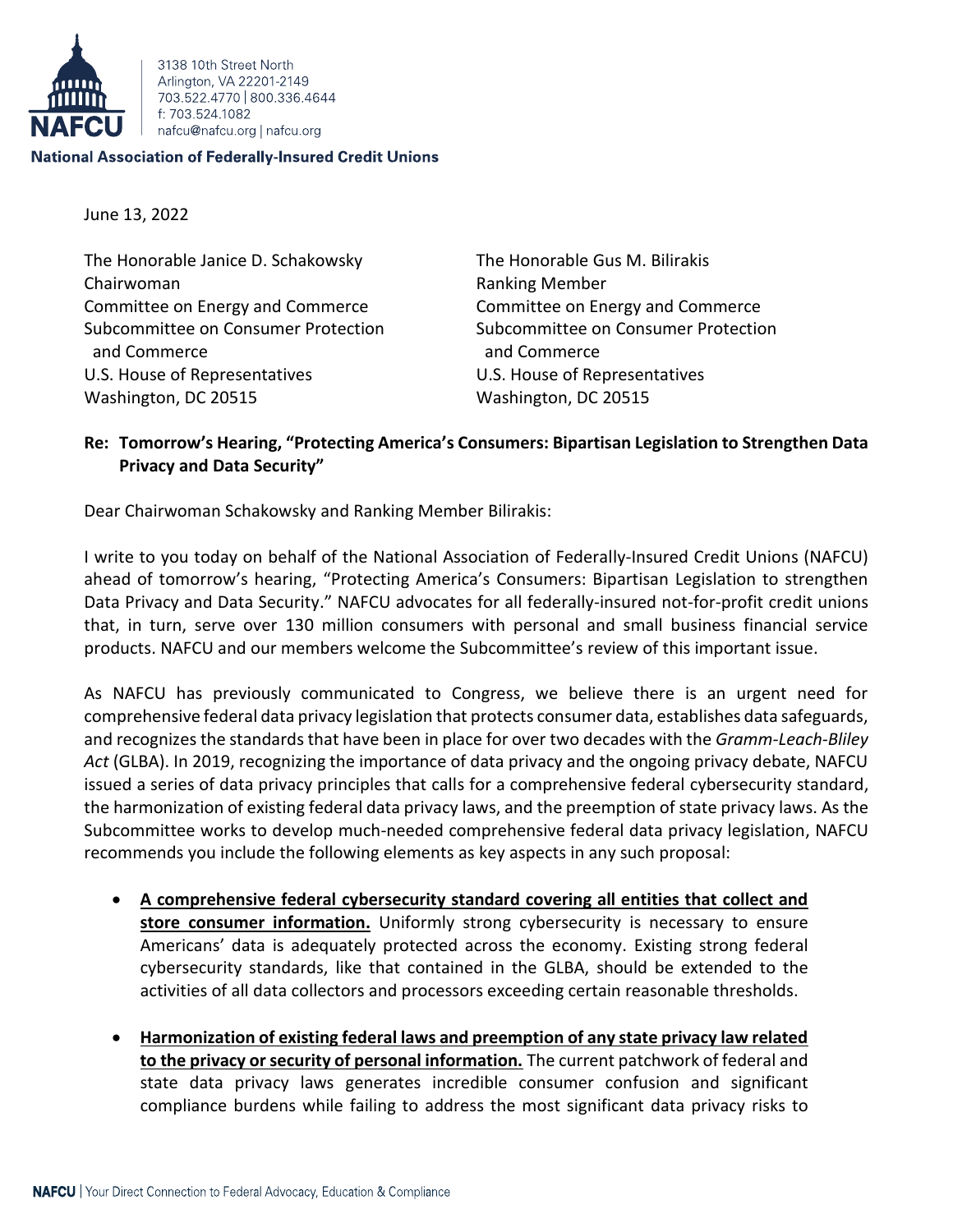The Honorable Janice D. Schakowsky The Honorable Gus M. Bilirakis June 13, 2022 Page 2 of 3

> Americans—those risks posed by unregulated or inconsistently regulated entities that collect, control, and process vast amounts of our data. Comprehensive federal data privacy legislation should responsibly build on the successes of robust, time-tested federal laws by extending the same high data privacy standards across the economy and ensuring that already well-regulated entities, like credit unions, may confidently operate within their existing federal frameworks without fear of being subject to more than 50 different data privacy and security standards.

- **Delegation of enforcement authority to the appropriate sectoral regulator.** The National Credit Union Administration (NCUA) should be federal credit unions' sole data privacy and cybersecurity regulator. Allowing the NCUA, which is well-versed in the unique nature of federal credit unions and their operations, to continue to examine and enforce any privacy and cybersecurity requirements is the most efficient option for both credit unions and American taxpayers. Exposing credit unions and other already wellregulated entities to suits by states' attorneys general and private rights of action will dramatically increase compliance costs without providing a corresponding increase in consumer protection.
- **A safe harbor for businesses that take reasonable measures to comply with the privacy standards.** Comprehensive federal data privacy legislation should adopt principles-based requirements based on an organization's specific operations and risk profile and include a safe harbor for organizations that design and implement appropriate measures.
- **Notice and disclosure requirements that are easily accessible to consumers and do not unduly burden regulated entities.** Providing multiple data privacy disclosures and optout mechanisms across multiple channels creates consumer confusion and unreasonable burdens for subject entities. A new privacy law should avoid conflicting or duplicative disclosure requirements by incorporating easy to understand language, like that consistent with the GLBA's disclosure requirements.
- **Scalable civil penalties for noncompliance imposed by the sectoral regulator that seek to prevent and remedy consumer injury.** Actual damages to consumers are too difficult to establish by evidence, and statutory damages for violations are incredibly ripe for frivolous lawsuits. Sectoral regulators alone should have the power to assess scalable civil penalties, which can then be used to remedy and prevent consumer harms in a meaningful way.

NAFCU looks forward to working with the Subcommittee and those in industry to address these concerns with consumer privacy. In particular, any federal privacy legislation must be operationally workable for small- and medium-sized businesses like credit unions. We would urge you to work collaboratively with